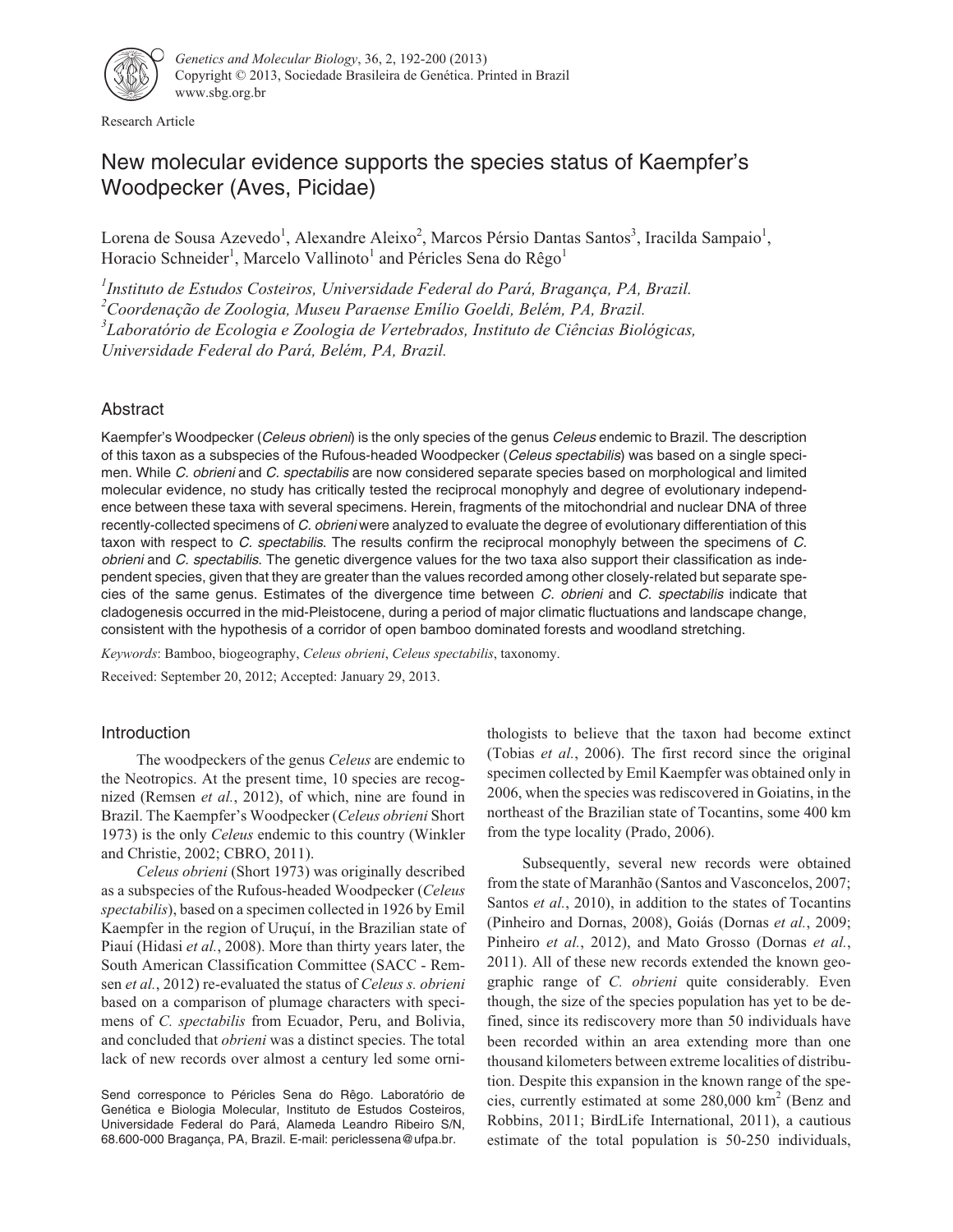which is consistent with the IUCN critically threatened (CR) category (IUCN, 2010).

Recently, Benz and Robbins (2011) published a phylogeny for the genus *Celeus* based on molecular and morphological data, including the genetic material from the holotype of *C. obrieni*, collected in 1926. This specimen was identified as the sister taxon of *C. spectabilis*, as predicted by the traditional classification. In their study, four mitochondrial (ND2, ND3, ATP6-8/COIII, and the Control Region) and two nuclear markers (Intron  $7$  of the  $\beta$ -fibrinogen gene and HMGN2) were analyzed, although only the ND2 and ND3 genes and part of the HMGN2 sequence were amplified successfully for *C. obrieni* (Benz and Robbins, 2011). The results indicated a genetic divergence of approximately 1% between *C. obrieni* and *C. spectabilis* for the mitochondrial marker ND2. The authors suggested that further sampling would be needed to confirm the reciprocal monophyly of these forms and their status as distinct evolutionary lineages (Benz and Robbins, 2011). Nonetheless, Benz and Robbins (2011) treated species treatment for *C. obrieni*.

In the present study, a multi-locus molecular approach was used to confirm the validity of the species status of *C. obrieni*, an essential initial step in the development of a conservation plan for this threatened taxon. Three recently collected specimens of *C. obrieni* were sequenced, together with individuals representing three other species of the genus (*C. spectabilis*, *Celeus undatus* Waved Woodpecked, and *Celeus grammicus* Scale-breasted Woodpecked) to estimate phylogenetic relationships and pairwise genetic distances within this group.

# Materials and Methods

## Sampling

Three specimens of *C. obrieni* were collected by MPDS during surveys of bird populations at three sites in the Brazilian state of Maranhão (Figure 1, Table 1) - Serra da Raposa, (06º35'S, 43º37'W), in the municipality of São João dos Patos (specimen registered in the Museu Paraense Emílio Goeldi [MPEG] under the accession number 61549), Fazenda Castiça (05°28' S, 43°13'W), in the municipality of Matões (MPEG 69978), and Fazenda Normasa (05°36'S, 43°28'W), in the municipality of Parnarama (MPEG 69979). Specimens were collected under special license 20902-1 issued to MPDS.

Samples of muscle tissue were obtained from each of the three specimens of *C. obrieni*, together with 16 samples of specimens representing three other *Celeus* species - *C. spectabilis* (*n* = 5), *C. undatus* (*n* = 2), and *C. grammicus*  $(n = 9)$  - all of which were provided by the ornithological collection of the Goeldi Museum (Table 1). Samples of *C. undatus* and *C. grammicus*, two sister lineages historically regarded as separate species by traditional taxonomy and close to *C. obrieni / spectabilis* (Benz and Robbins, 2011),



**Figure 1** - Map showing the localities where *Celeus* specimens analyzed in the present study were collected.

were included in the analysis so that genetic distances between these species pairs could be contrasted. The samples were divided into aliquots and kept frozen at -20 °C until processing in the UFPA Genetics and Molecular Biology Laboratory.

#### Extraction, amplification and sequencing of the DNA

Once the samples were processed, the genetic material was extracted using the standard phenol-chloroform protocol, followed by precipitation in sodium acetate and isopropanol (Sambrook *et al.*, 1989). The samples were then electrophoresed in 1% agarose gel, stained with ethidium bromide and viewed under an UV transilluminator to the confirm the successful extraction of genetic material, its integrity and concentration. Using specific primers, the polymerase chain reaction (PCR) technique was used to amplify three regions of the mitochondrial genome (rDNA 16S, Cytochrome *b*, subunit 2 of the NADH dehydrogenase  $region)$  and one nuclear marker, intron 7 of the  $\beta$ -fibrinogen gene. The primers described by Sorenson *et al.* (1999) - L-15298 and H-16064 - were used for the cytochrome *b* gene (Cyt *b*), and those presented by Palumbi *et al.* (1991) - L-1987 and H-2609 -for the rDNA 16S (16S) gene. For subunit 2 of the NADH dehydrogenase region (ND2), the primers described by Hackett (1996) were used - H-6313 and L-5215. Part of intron 7 of the  $\beta$ -fibrinogen gene (I7BF) was amplified using the primers (FIB-BI7U and FIB-BI7L) described by Prychitko and Moore (1997).

Each reaction was conducted in a final volume of  $25 \mu L$ , containing 4  $\mu L$  of the deoxynucleotides (1.25 mM), 2.5 µL of  $10x$  *Taq* buffer, 1 µL of MgCl<sub>2</sub> (25 mM), 0.5 µL of each primer (200 ng/ $\mu$ L), approximately 80 ng of the total DNA extracted from the samples,  $0.25 \mu L$  of *Taq* poly-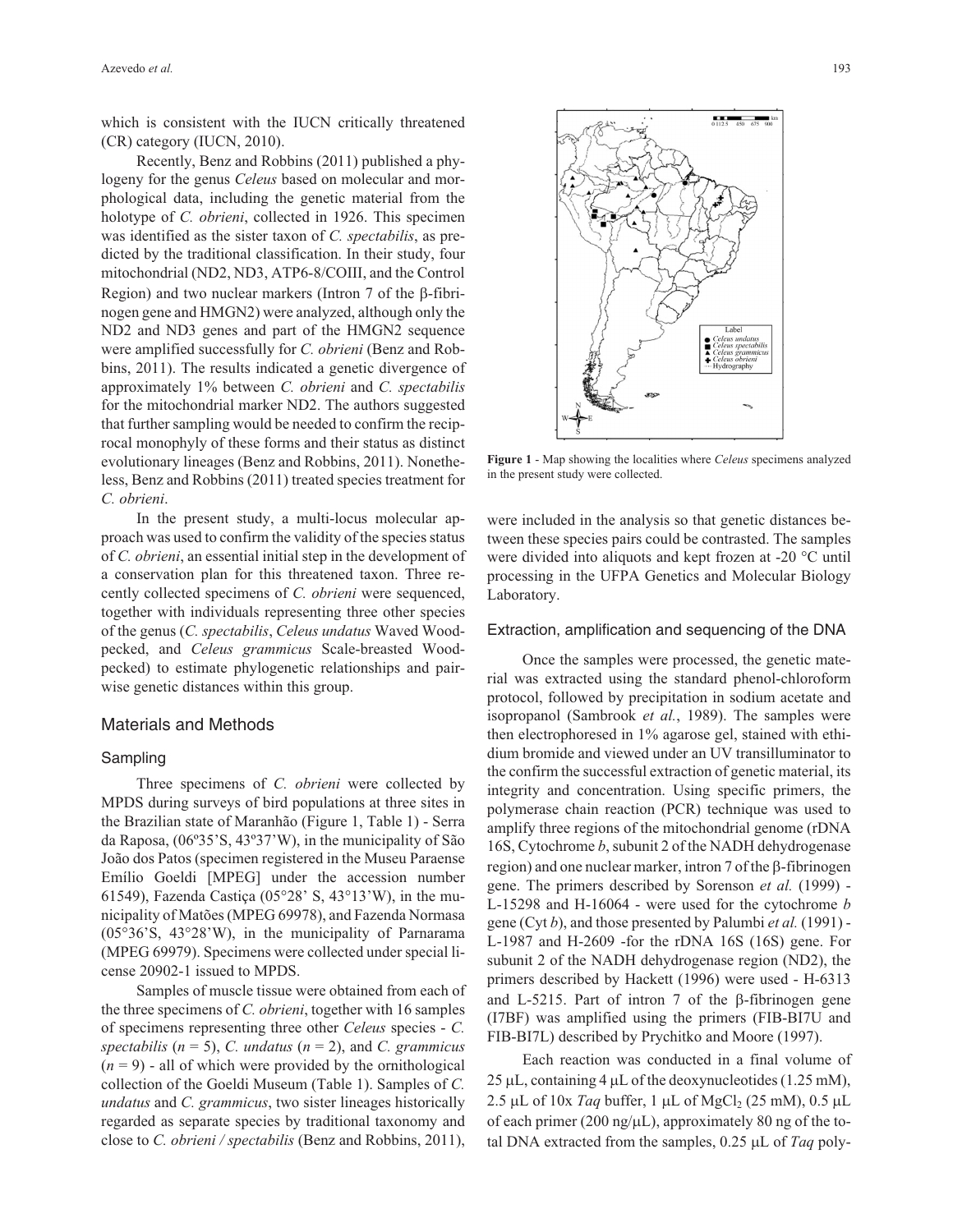| specimens)                | Species (number of Identification code (Vou-<br>cher specimen number) | Collecting locality         | $Cyt-B$  | 16S      | ND <sub>2</sub> | I7BF     |
|---------------------------|-----------------------------------------------------------------------|-----------------------------|----------|----------|-----------------|----------|
| C. obrieni $(n = 4)$      |                                                                       |                             |          |          |                 |          |
|                           | Cob1109 (MPEG 61549)                                                  | Brazil: Maranhão            | KC858911 | KC858892 | KC858943        | KC858930 |
|                           | Cob1399 (MPEG 69978)                                                  | Brazil: Maranhão            | KC858912 | KC858893 | KC858944        | KC858931 |
|                           | Cob1414 (MPEG 69979)                                                  | Brazil: Maranhão            | KC858913 | KC858894 | KC858945        |          |
|                           | AMNH242687*                                                           | Brazil: Piauí               |          |          | JF433290        |          |
| C. spectabilis $(n = 7)$  |                                                                       |                             |          |          |                 |          |
|                           | Csp70 (MPEG 58371)                                                    | Brazil: Acre                | KC858914 | KC858895 | KC858946        |          |
|                           | Csp786 (MPEG 61256)                                                   | Brazil: Acre                | KC858915 | KC858896 | KC858947        | KC858932 |
|                           | Csp789 (MPEG 61254)                                                   | Brazil: Acre                | KC858916 | KC858897 | KC858948        | KC858933 |
|                           | Csp791 (MPEG 61255)                                                   | Brazil: Acre                | KC858917 | KC858898 | KC858949        | KC858934 |
|                           | Csp846 (MPEG 61257)                                                   | Brazil: Acre                | KC858918 | KC858899 | KC858950        | KC858935 |
|                           | <b>LSUMNS 45460*</b>                                                  | Peru: Madre de<br>Díos      |          |          | JF433281        |          |
|                           | <b>LSUMNS 10664*</b>                                                  | Peru: Ucayalí               |          |          | JF433280        | JF433138 |
| C. undatus $(n=4)$        |                                                                       |                             |          |          |                 |          |
|                           | Cun228 (MPEG 61715)                                                   | Brazil: Pará                | KC858919 | KC858900 | KC858951        |          |
|                           | Cun229 (MPEG 61716)                                                   | Brazil: Pará                | KC858920 | KC858901 | KC858952        | KC858936 |
|                           | KUNHM 5765*                                                           | Guyana                      |          |          | JF433267        | JF433143 |
|                           | KUNHM 5829*                                                           | Guyana                      |          |          | JF433266        | JF433142 |
| C. grammicus ( $n = 14$ ) |                                                                       |                             |          |          |                 |          |
|                           | Cgr74 (MPEG 57567)                                                    | Brazil: Amazonas            | KC858921 | KC858902 | KC858953        |          |
|                           | Cgr89 (MPEG 59384)                                                    | Brazil: Amazonas            | KC858922 | KC858903 | KC858954        | KC858937 |
|                           | Cgr102 (MPEG 57021)                                                   | Brazil: Amazonas            | KC858923 | KC858904 | KC858955        | KC858938 |
|                           | Cgr103 (MPEG 57020)                                                   | Brazil: Amazonas            | KC858924 | KC858905 | KC858956        | KC858939 |
|                           | Cgr168 (MPEG 62597)                                                   | Brazil: Amazonas            | KC858925 | KC858906 | KC858957        | KC858940 |
|                           | Cgr180 (MPEG 62598)                                                   | Brazil: Amazonas            | KC858926 | KC858907 | KC858958        | KC858941 |
|                           | Cgr376 (MPEG 59385)                                                   | Brazil: Amazonas            | KC858927 | KC858908 | KC858959        | KC858942 |
|                           | Cgr380 (MPEG 62599)                                                   | Brazil: Amazonas            | KC858928 | KC858909 | KC858960        |          |
|                           | Cgr613 (MPEG 58677)                                                   | Brazil: Amazonas            | KC858929 | KC858910 | KC858961        |          |
|                           | ANSP 2477*                                                            | Ecuador:<br>Morona-Santiago |          |          | JF433272        |          |
|                           | <b>LSUMNS 6892*</b>                                                   | Peru: Loreto                |          |          | JF433271        | JF433140 |
|                           | FMNH 389782*                                                          | Brazil: Rondônia            |          |          | JF433270        | JF433141 |
|                           | LSUMNS 105252*                                                        | Bolivia: Santa Cruz         |          |          | JF433269        |          |
|                           | ANSP 3253*                                                            | Ecuador: Napo               |          |          | JF433268        |          |
| C. elegans $(n=3)$        |                                                                       |                             |          |          |                 |          |
|                           | KUNHM 5764*                                                           | Guyana                      |          |          | JF433261        |          |
|                           | LSU 4364**                                                            | Peru: Loredo                | AY940795 |          |                 |          |
|                           | ANSP 4364*                                                            | Peru: Loredo                | ۰        |          |                 | JF433131 |

Table 1 - *Celeus* specimens analyzed in the present study, showing the species name, number of specimens analyzed, identification code, collecting locality, and GenBank accession numbers for the sequences of the different molecular markers analyzed.

\*sequences obtained from Benz and Robbins (2011). \*\* sequences obtained from Webb and Moore (2005).

merase (5 U/µL, *Taq* DNA Polymerase, Recombinant -Invitrogen) and sterile distilled water to complete the final reaction volume. The PCR for each of the genetic markers was run in a thermocycler (GeneAmp, PCR System 9700 - Applied Biosystems). For the mitochondrial markers (rDNA 16S, Cyt *b*, and ND2), the protocol began with 3 min at 94 °C, followed by 35 cycles of 30 s at 94 °C, one minunte at 55 °C, two min at 72 °C, with a final extension of 7 min at 72 °C. For the nuclear fragment (I7BF), the protocol was 3 min at 94 °C, followed by 35 cycles of 20 s at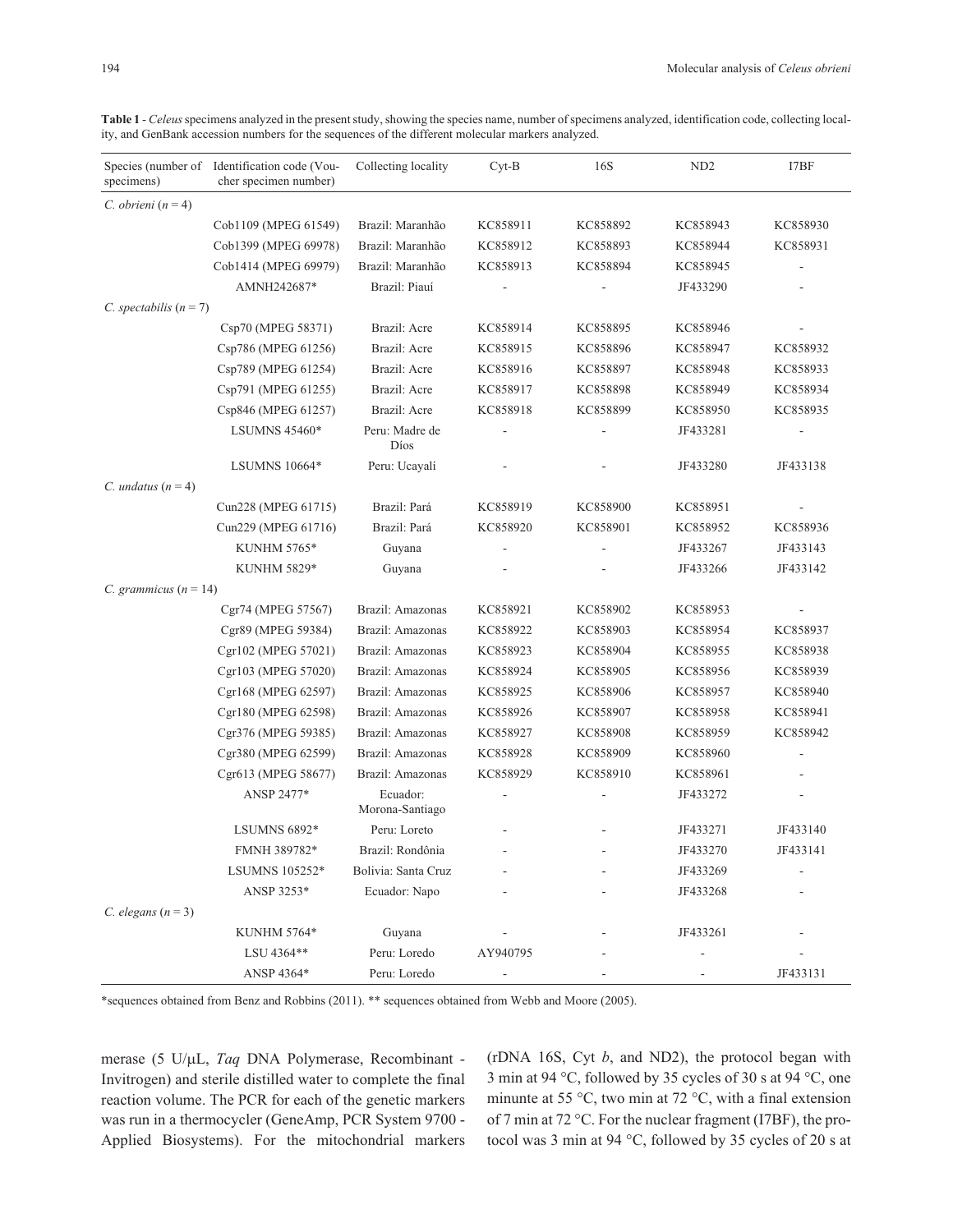94 °C, 15 s at 50 °C, and 1 min at 72 °C, with a final extension of 7 min at  $72 °C$ .

The amplified products were purified using an ExoSAP-IT kit (Amersham Pharmacia Biotech. Inc., UK). The purified samples were used for the sequencing reaction, using the dideoxy-terminal method (Sanger *et al.*, 1977) with reagents of the Big Dye kit (ABI Prism<sup>TM</sup> Dye Terminator Cycle Sequencing Ready Reaction - Applied Biosystems, USA), following the manufacturer's instructions. Reagents not incorporated during the reaction were eliminated through ethanol washes. The gene fragments resulting from this sequencing reaction had their nucleotide sequences determined by an ABI 3500 automatic sequencer (Applied Biosystems). Sequences obtained from GenBank for the Cyt *b* (Webb and Moore, 2005), ND2, and I7BF segments (Benz and Robbins, 2011) were also used in the present analysis (see Table 1 for access numbers).

#### Sequence alignment

The sequences obtained by electrophoresis were aligned automatically using the CLUSTAL-W application (Thompson *et al.*, 1994), with the parameters suggested by Schneider (2007). The file generated by this procedure was converted into the FASTA format and transferred to the BioEdit sequence editor (Hall, 1999) for visual inspection of the alignment and possible correction of the codification of observed insertions or suppressions. The nucleotide composition, transition/transversion rates, polymorphic sites, and divergence rates (P distances) within and between species were calculated using the MEGA software, version 4.0. (Tamura *et al.*, 2007). The DnaSP program, version 5.10 (Librado and Rozas, 2009) was used to determine the haplotypes obtained, and the Network program, version 4.6 (Bandelt *et al.*, 1999) was used to produce a haplotype network.

#### Statistical analyses

The best fitting evolutionary model for each separate gene region and the concatenated data was determined by the Akaike Information Criterion (AIC), run in jModeltest 0.1.1 (Posada, 2008). The phylogenetic arrangements of the species were obtained using the PAUP\* program, v. 4.0b 10 (Swofford, 2002), for the production of maximum parsimony (MP) and maximum likelihood (ML) trees, with the bootstrap support for nodes being based on 1000 pseudo-replicates (Felsenstein, 1985), which provides an estimate of the confidence limits for the arrangement of each tree. The Bayesian Inference analysis was run in MrBayes v3.0b4 (Huelsenbeck and Ronquist, 2001) with three heated chains and one "cold" chain, each with five million generations, sampled every 100 generations, with the application of the stopping rule command. The sequences of the species *Celeus elegans* - Chestnut Woodpecker were obtained from GenBank (Table 1) for use as the outgroup to root the phylogenetic arrangements.

The BEAST 1.7.2 program (Drummond and Rambaut, 2007) was used to visualize the phylogenetic relationships among the different taxa by generating species trees using the \*BEAST procedure (Heled and Drummond, 2010), with 60 million generations. This approach is based on the prior selection of the most appropriate evolutionary model for each gene, which is adapted to the database for the generation of the species tree. This approach contrasts with the simple concatenation of the different models, with only a single model being selected for the concatenated data. The results of this analysis were visualized in Tracer v. 1.5 (Drummond and Rambaut, 2007) to determine the quality of the Markov chain search process. The trees were visualized and edited in FigTree v. 1.3.1 (Drummond and Rambaut, 2007). The divergence time among the *Celeus* species was estimated based on a relaxed molecular-clock analysis of the species tree, assuming a 2.1% nucleotide substitution rate per million years for Cyt *b* (Weir and Schluter, 2008), using the \*BEAST methodology implemented in BEAST 1.7.2 software.

### **Results**

A total of 3113 base pairs were sequenced, of which 2234 belonged to the mitochondrial markers (ND2, Cyt *b*, and 16S), while the other 879 represent the nuclear segment, I7BF. The analyses were complemented by sequences obtained from GenBank, belonging to the four species analyzed here, together with *C. elegans* (Webb and Moore, 2005; Benz and Robbins, 2011), which was used as the outgroup for the phylogenetic analyses. No evidence was found that the mitochondrial segments analyzed here may have been nuclear copies (NUMTs) of the mitochondrial genome, based on standard analytical criteria (Lacerda *et al.*, 2007; Rêgo *et al.*, 2010).

The nucleotide composition of the mitochondrial sequences was broadly similar among the four species, with an AT content of 51% for the mitochondrial sequences and 64% for the nuclear ones. Most changes in the mitochondrial sequences were transitions, at rates four to ten times higher than those recorded for transversions, indicating a lack of saturation in the sequences. This ratio was more balanced (ts/tv = 1.7) for the nuclear I7BF segment. A total of 28 amino-acid substitutions were recorded for the two coding regions (Cyt *b* and ND2). Of these, 10 were exclusive to *C. obrieni* and *C. spectabilis.*

A total of 66 variable sites were identified for Cyt *b*, 97 for ND2, 16 for 16S, and nine for I7BF in the 19 *Celeus* specimens examined. In all, 170 of these 188 sites were informative for phylogenetic analysis. There were 36 variable sites between *C. obrieni* and *C*. *spectabilis*, of which 26 were informative for parsimony analysis, with ND2 and Cyt*b*, once again, being the most variable.

The genetic divergence values (p distance) recorded within and between species for the four gene segments are presented in Tables 2 and 3. Within taxa, the greatest diver-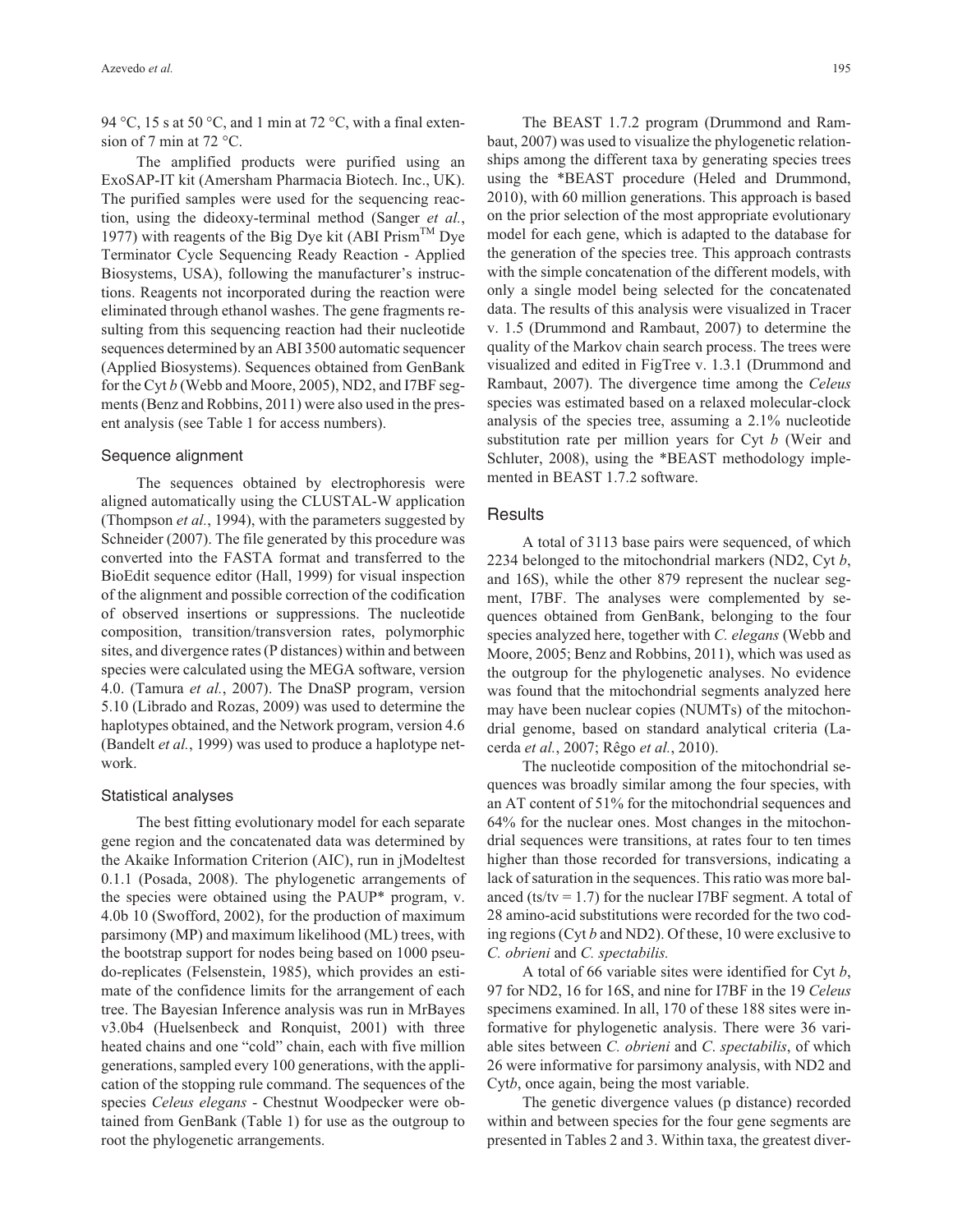|                                           |                   | C. obrieni $(0.002 \pm 0.001)$ C. spectabilis $(0.002 \pm 0.001)$ C. undatus $(0.007 \pm 0.002)$ C. grammicus $(0.002 \pm 0.001)$ |                   |                          |
|-------------------------------------------|-------------------|-----------------------------------------------------------------------------------------------------------------------------------|-------------------|--------------------------|
| C. obrieni $(0.000 \pm 0.000)$            |                   | $0.012 \pm 0.003$                                                                                                                 | $0.073 \pm 0.007$ | $0.075 \pm 0.007$        |
| <i>C. spectabilis</i> $(0.003 \pm 0.001)$ | $0.013 + 0.004$   | $\overline{\phantom{a}}$                                                                                                          | $0.072 \pm 0.007$ | $0.075 \pm 0.008$        |
| C. <i>undatus</i> $(0.000 \pm 0.000)$     | $0.076 \pm 0.009$ | $0.068 \pm 0.009$                                                                                                                 | -                 | $0.007 \pm 0.002$        |
| C. grammicus $(0.005 \pm 0.002)$          | $0.077 \pm 0.009$ | $0.069 \pm 0.009$                                                                                                                 | $0.005 \pm 0.002$ | $\overline{\phantom{a}}$ |

**Table 2** - Mean pairwise distances (p distances) and standard deviations for *Cyt b* (752 bps; below the diagonal) and ND2 (1041 bps; above the diagonal) for the four *Celeus* species analyzed in the present study. Intraspecific distances in parentheses.

**Table 3** - Mean pairwise distances (p distances) and standard deviations for 16S (441 bps; below the diagonal) and I7BF (879 bps; above the diagonal) for the four *Celeus* species analyzed in the present study. Intraspecific distances in parentheses.

|                                           |                          | C. obrieni $(0.001 \pm 0.001)$ C. spectabilis $(0.000 \pm 0.000)$ C. undatus $(0.000 \pm 0.000)$ C. grammicus $(0.001 \pm 0.000)$ |                   |                   |
|-------------------------------------------|--------------------------|-----------------------------------------------------------------------------------------------------------------------------------|-------------------|-------------------|
| <i>C. obrieni</i> $(0.000 \pm 0.000)$     | $\overline{\phantom{a}}$ | $0.002 \pm 0.001$                                                                                                                 | $0.004 \pm 0.002$ | $0.004 \pm 0.002$ |
| <i>C. spectabilis</i> $(0.000 \pm 0.000)$ | $0.005 \pm 0.003$        |                                                                                                                                   | $0.002 \pm 0.002$ | $0.002 + 0.002$   |
| <i>C. undatus</i> $(0.000 \pm 0.000)$     | $0.034 + 0.008$          | $0.029 \pm 0.007$                                                                                                                 | ۰                 | $0.000 \pm 0.000$ |
| <i>C. grammicus</i> $(0.000 \pm 0.000)$   | $0.036 \pm 0.008$        | $0.032 \pm 0.008$                                                                                                                 | $0.002 \pm .002$  | -                 |

gence was observed in Cyt *b* and ND2, with lower levels being observed in 16S and I7BF. Divergence between *C. obrieni* and *C. spectabilis* was much higher for Cyt *b* (1.3%) and ND2 (1.2%) than that observed between *C. undatus* and *C. grammicus* - Cyt b (0.5%) and ND2 (0.7%). The haplotype network for Cyt *b* and ND2 indicated a clear differentiation between *C. obrieni* and *C. spectabilis*, with no shared haplotypes (Figure 2). As expected for a relatively well-conserved marker, the 16S fragment presented only a single haplotype for each species, separated by two mutations.

The most appropriate evolutionary models selected by the jModeltest program for the Bayesian Inference (BI)



**Figure 2** - Haplotype networks for *Celeus obrieni* (black circles) and *Celeus spectabilis* (white circles) for three molecular markers - Cyt *b* (A), ND2 (B), and I7BF (C). Haplotypes are represented by circles, the sizes of which are proportional to their frequencies. Numbers on the lines that join the circles correspond to the positions of the divergent nucleotides in the region studied.

criterion of the four markers were HKY (rRNA 16S), TPM3uf+G (Cyt *b*), HKY+I (ND2), and F81 (I7BF). The topology obtained for the species tree indicated a high degree of statistical support for both the *C. obrieni* / *C. spectabilis* and the *C. undatus* / *C. grammicus* groupings (Figure 3). Similarly, the phylogenetic analyses of the concatenated data provided by the MP, ML, and BI approaches confirmed the results of the species tree, particularly the distinction between *C. obrieni* and *C. spectabilis*, which represent two reciprocally monophyletic groups, with branch support values of over 95% in all the analyses (data not shown). The estimated divergence time obtained based on the Cyt *b* marker indicated that the cladogenesis of *C. obrieni* and *C. spectabilis* was probably completed between 400,000 and 800,000 years ago, which coincides with the mid-Pleistocene (Figure 3).



**Figure 3** - Bayesian Inference for the species tree based on the mitochondrial and nuclear data run in \*BEAST. Posterior probability values are shown above branches, whereas divergence times from the common ancestor are shown below branches.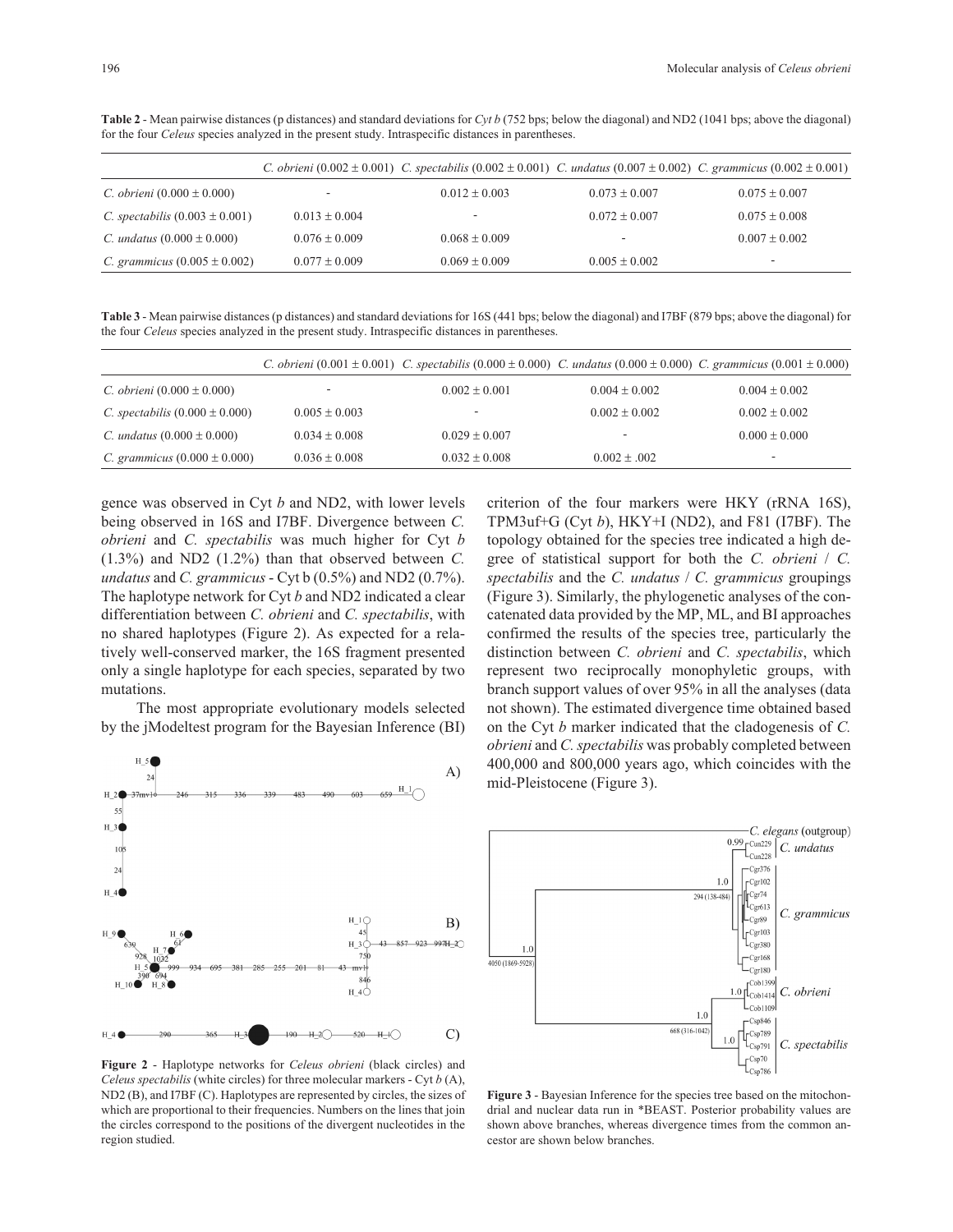# **Discussion**

The conservation of species is often hampered by the uncertain taxonomic status of different forms, and the reliable definition of such status is a primary preoccupation in conservation biology (Assis *et al.*, 2006). The use of molecular techniques is fundamental to the analysis of the taxonomic status of most uncertain forms (Silveira and Olmos, 2007; Lacerda *et al.*, 2007), although this approach is limited by the need for an adequate supply of biological material from which DNA can be isolated. *Celeus obrieni* presents a good example of the importance of this approach, given that the existence of a single specimen, deposited at the American Museum of Natural History in New York in 1926, was used for the confirmation of the species status of this form in relation to *C. spectabilis* (Benz and Robbins, 2011). However, the availability of only a single specimen from almost a century ago led these authors to emphasize the need for a larger sample in order to confirm the reciprocal monophyly of these forms, and the reliability of the evolutionary lineages identified. The present study provides additional support for the status of *C. obrieni* as a valid species, distinct from *C. spectabilis*, thus reconfirming the findings of Benz and Robbins (2011). The present findings were based on a larger number of *C. obrieni* specimens, with the results of all the analyses - intra- and interspecific divergence values, haplotype networks, and species trees - confirming reciprocal monophyly between *C. obrieni* and *C. spectabilis*, with a high degree of statistical support.

In addition, the comparative analysis indicated a greater degree of divergence between *C. obrieni* and *C. spectabilis* in comparison with *C. undatus* and *C. grammicus*, and the species tree (Figure 1) was consistent with the complete separation of these four taxa. These analyses, however, did not include the specimens used by Benz and Robbins (2011), given that sequences for the genetic markers used in both studies were not available for all the specimens.

One important detail in the results of Benz and Robbins (2011) is that the mtDNA divergence value within *C. grammicus* was larger than those recorded between the *grammicus* and *undatus* forms, resulting in a paraphyletic arrangement. Nonetheless, a number of substitutions observed in the nuclear loci indicated a different arrangement, in which the taxa were clearly separated, indicating the possibility that the mtDNA data were the result of introgression. Given this, Benz and Robbins (2011) indicated the need for a more definitive evaluation of the taxonomic arrangement of this group (*grammicus-undatus*) based on a larger sample from a wider range of populations and a larger number of independent genetic markers for the evaluation of possible gene flow, especially in the western Amazonian populations of *grammicus*, and in the eastern contact zone mentioned above, to provide a more conclusive assessment of the status of these taxa. The low distance values separating *undatus* and *grammicus* that we found also call into question the specific distinctiveness of these two taxa.

While *C. obrieni* had long been considered a subspecies of *C. spectabilis* (Short, 1982), based on the availability of a single specimen, subsequent morphological and ecological data indicated that *C. obrieni* and *C. spectabilis* are distinct, albeit closely-related species (Santos and Vasconcelos, 2007; Remsen *et al.*, 2012). The geographic distribution of the two species is probably related to the availability of habitats with bamboo (Pinheiro *et al.*, 2012). In the western Amazon basin, *C. spectabilis* is dependent on patches of humid bamboo forest, in which it forages and reproduces (Kratter, 1997, 1998; Whittaker and Oren, 1999; Guilherme and Santos, 2009). Tobias *et al.* (2006) also highlight that the known geographic range of *C. obrieni* (from the type specimen) coincided with open and forested Cerrado habitats, interspersed with narrow and discontinuous belts of gallery forest. New observations (Pinheiro and Dornas, 2008; Pinheiro *et al.*, 2012) indicate that this species is specialized for occupation of patches of bamboo habitat within this landscape, especially those dominated by *Guadua paniculata*, in which approximately 98% of the records of *C. obrieni* foraging behavior were obtained at Cerrado sites. The marked dependence of the species on a bamboo habitat could be related to the dietary preferences of this bird species (Kratter, 1997; Winkler and Christie, 2002). The heterogeneous distribution of *C. obrieni* within the Cerrado may thus be related to this dependence on bamboo habitats, which are relatively widely dispersed within this biome.

The present-day distribution of *C. obrieni* includes the Brazilian states of Goiás, Maranhão, Piauí, and Tocantins (Pinheiro and Dornas, 2008; Dornas *et al.*, 2011), and more recently, Mato Grosso (Pinheiro *et al.*, 2012). This distribution encompasses wooded environments - gallery and semideciduous forests, both with bamboo habitats within the Cerrado biome, and reduces the distance (to approximately 1000 km) between the known range of *C. obrieni* and the nearest recorded localities for *C. spectabilis* in the Brazilian state of Acre in the southwestern Amazon basin (Guilherme and Santos, 2009). The available data on the distribution of *C. obrieni* and *C. spectabilis* indicate a pattern different from that of other birds dependent on bamboo habitats, such as *Syndactyla ucayalae, Anabazenops dorsalis, Cercomacra manu, Drymophila devillei*, and *Ramphotrigon megacephalum*, whose stronghold lies in southwestern Amazonia (Kratter, 1997). When they occur outside this area, these species tend to be associated with minor tracts of bamboo habitats, which form a diagonal from southwestern Amazonia, passing through the states of Rondônia and Mato Grosso to southeastern Pará, in the region of Carajás, reaching even the Belém area of endemism in easternmost Amazonia (Parker *et al.*, 1997; Lees *et al*., in press). Unlike those aforementioned species, which are lo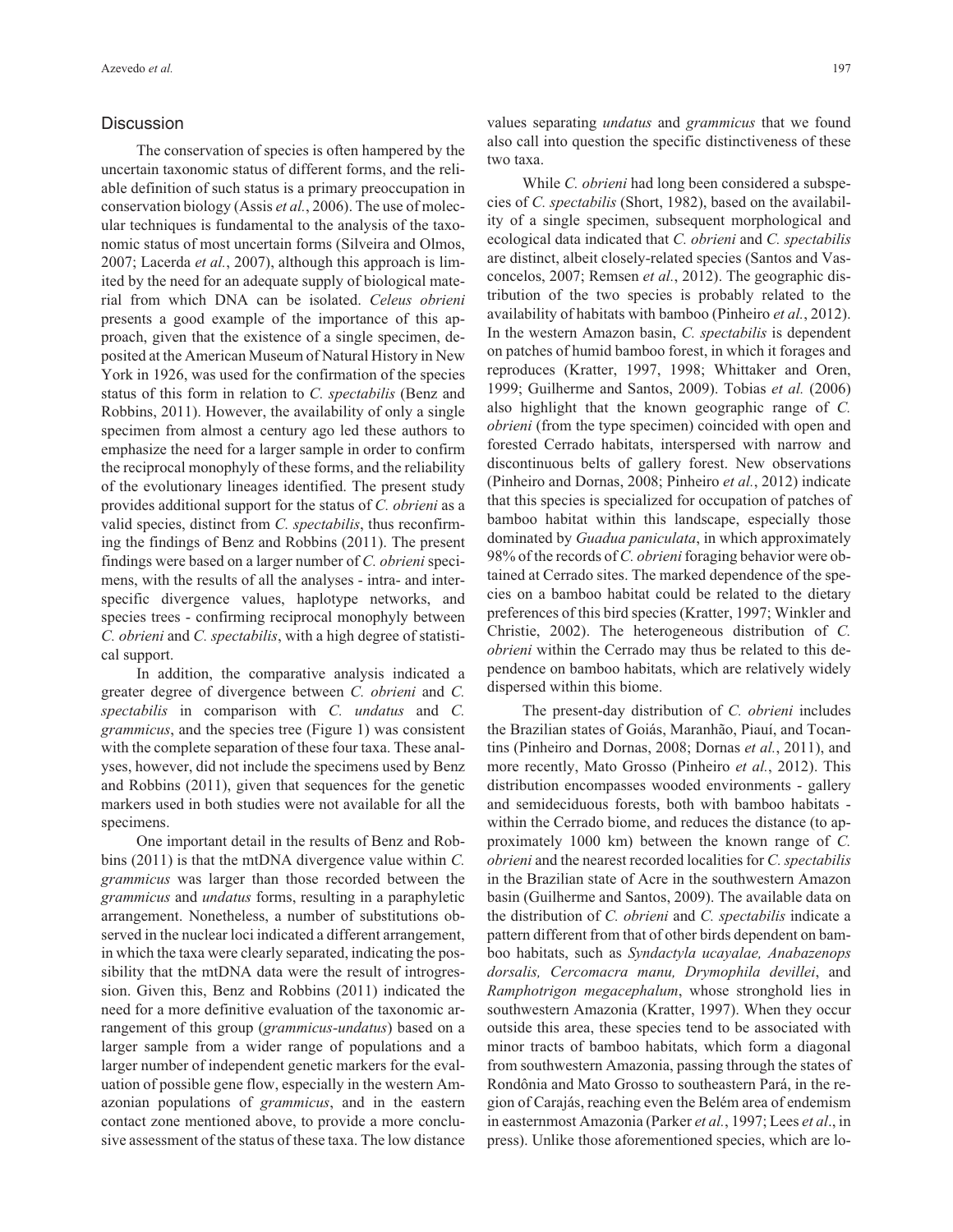cally but continuously distributed in this area, the distributions of *C. obrieni* and *C. spectabilis* appear to be truly disjunct, with the latter restricted to western Amazonia and the former to its eastern portion (Kratter, 1997). If this patterns holds, the allopatry of *C. obrieni* and *C. spectabilis* may help explain the comparative divergent phenotypes and genotypes when compared to another phylogenetically close sister species pair of *Celeus,* such as *C. undatus* and *C. grammicus*.

The evidence suggests that in the past, these open bamboo forests were more widely distributed than in the present day, extending eastwards towards the Cerrado, with offshoots that reached as far south as the Atlantic Forest of southeastern Brazil. This major corridor of open forest habitats would provide a historic connection between the geographic ranges of the two species. According to the molecular clock analysis, the cladogenetic event that led to the separation of *C. obrieni* and *C. spectabilis* took place during the climatic fluctuations and associated habitat modifications of the mid Pleistocene. It is worthy of note that the 2.1% nucleotide substitution rate used in the present study is based on average across many unrelated taxa (Weir and Schluter, 2008), therefore, such conclusions must be interpreted with caution.

The climate cycles and related shifts in the distribution of habitats that occurred during the Pleistocene have been identified by several biogeographers (Prance, 1987; Haffer, 2001; Silva and Bates, 2002) as the primary factor driving recent speciation processes in both forested and savanna environments in South America. In particular, the climatic fluctuations of the mid-Pleistocene would have provoked a reduction and fragmentation of the forest cover, leading to the isolation of the ancestral populations of *C. obrieni* and *C. spectabilis*. The geomorphological evidence indicates that a single major refuge would have formed in the center of the present-day distribution of the Cerrado biome during this period, when even gallery forests may have shrunk to the point of interrupting the connection with adjacent areas of forest (Ab'Saber, 1983). The subsequent warming of the climate would have led to an expansion of the forest cover, expanding from the refugia to more peripheral areas, and re-establishing the connectivity of the gallery forests.

Because the latest Brazilian checklist of endangered species was completed in 2003, before Kaempfer's Woodpecker was rediscovered, it is currently not listed as a threatened species in Brazil, but the IUCN lists it globally as critically endangered (BirdLife International, 2011). However, the recent extensions reported in the known geographic range of the species, which now includes Mato Grosso (Dornas *et al.*, 2011), may contribute to a re-evaluation of the species' status in the near future (IUCN, 2010). On the other hand, Pinheiro *et al.* (2012) have concluded that the specialization of *C. obrieni* for foraging in *G. paniculata* bamboo patches within the Cerrado may determine its low population densities and its high degree of intolerance of anthropogenic impacts. This would make the species vulnerable to extinction, especially in the current context of agricultural expansion in the Brazilian Cerrado, where large tracts of natural habitat are being converted into soybean and rice plantations (Silva and Bates, 2002). The destruction of local ecosystems has accelerated considerably in recent years (Klink and Machado, 2005). Over the short term, the development of effective conservation strategies for *C. obrieni* will depend on the collection of more reliable data on population size and viability, for which molecular markers will provide a fundamentally important analytical tool.

# Acknowledgments

We thank anonymous reviewers for contributions to earlier versions of the manuscript. L.S.A. received a graduate fellowship from CNPq during the study. A.A., M.V., I.S., and H.S. are supported by productivity fellowships from CNPq.

# **References**

- Ab'Saber AN (1983) O domínio dos cerrados: Introdução ao conhecimento. Rev Serv 111:41-55.
- Assis CP, Raposo MA and Parrini R (2006) Validação de *Poospiza cabanisi* Bonaparte, 1850 (Passeriformes, Emberizidae). Rev Bras Ornitol 15:103-112.
- Bandelt HJ, Forster P and Rohl A (1999) Median-joining networks for inferring intraspecific phylogenies. Mol Biol Evol 16:37-48.
- Benz BW and Robbins MB (2011) Molecular phylogenetics, vocalizations, and species limits in *Celeus* woodpeckers (Aves, Picidae). Mol Phylogenet Evol 61:29-44.
- Dornas T, Valle NC and Hidasi J (2009) *Celeus obrieni*: Dois novos registros históricos para o estado de Goiás. Atual Ornitol 147:18-19.
- Dornas T, Leite GA, Pinheiro RT and Crozariol MA (2011) Primeiro registro do criticamente ameaçado pica-pau-doparnaíba *Celeus obrieni* no Estado do Mato Grosso (Brasil) e comentários sobre distribuição geográfica e conservação. Cotinga 33:91-93.
- Drummond AJ and Rambaut A (2007) BEAST: Bayesian evolutionary analysis by sampling trees. BMC Evol Biol 7:e214.
- Felsenstein J (1985) Confidence limits on phylogenies: An approach using the bootstrap. Evol 39:783-791.
- Guilherme E and Santos MP (2009) Birds associated with bamboo forests in eastern Acre, Brazil. Bull Br Ornithol Club 129:229-240.
- Hackett SJ (1996) Molecular phylogenetics and biogeography of Tanagers in the genus *Ramphocelus*(Aves). Mol Phylogenet Evol 5:368-382.
- Haffer J (2001) Hypotheses to explain the origin of species in Amazonia. In: Vieira ICG, Silva JMC, Oren DC and D'Incao MA (eds) Biological and Cultural Diversity in Amazonia. Museu Paraense Emílio Goeldi, Belém, pp 45-118.
- Hall TA (1999) BIOEDIT: A user-friendly biological sequence alignment editor and analysis program for Windows 95/98/NT. Nucleic Acids Symp Ser 41:95-98.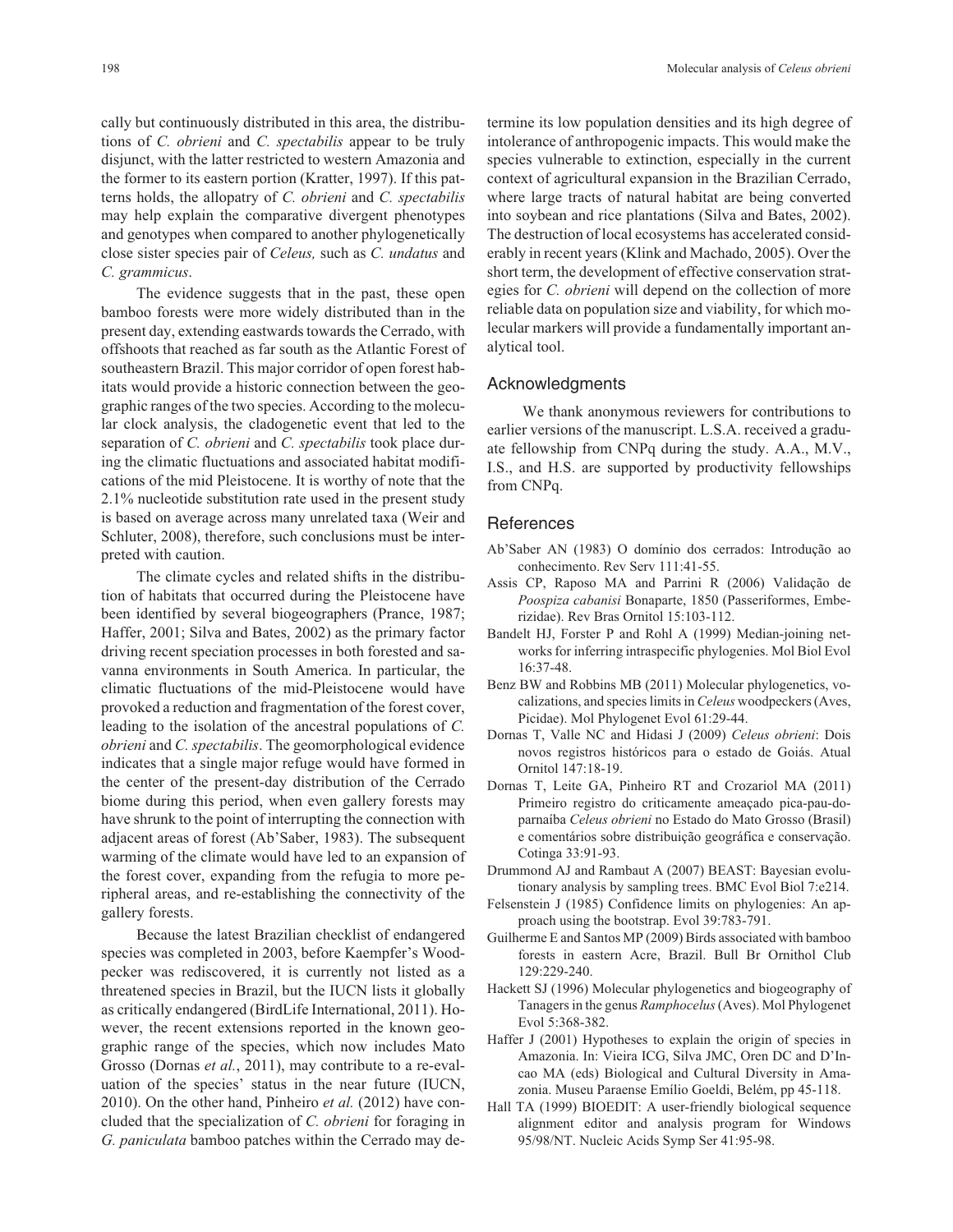- Heled J and Drummond AJ (2010) Bayesian inference of species trees from multilocus data. Mol Biol Evol 27:570-580.
- Hidasi JL, Mendonça GA and Blamires D (2008) Primeiro registro documentado de *Celeus obrieni* (Picidae) para o estado de Goiás, Brasil. Revista Brasileira de Ornitologia 16:373-375.
- Huelsenbeck JP and Ronquist F (2001) MrBayes: Bayesian inference of phylogeny. Bioinformatics 17:754-755.
- Klink CA and Machado RB (2005) A conservação do Cerrado Brasileiro. Megadiversidade 1:147-155.
- Kratter AW (1997) Bamboo specialization by Amazonian birds. Biotropica 29:100-110.
- Kratter AW (1998) The nests of two bamboo specialists: *Celeus spectabilis* and *Cercomacra manu*. Biotropica 69:37-44.
- Lacerda DR, Marini MÂ and Santos FR (2007) Mitochondrial DNA corroborates the species distinctiveness of the Planalto (*Thamnophilus pelzelni* Hellmayr, 1924) and the Sooretama (*T. ambiguous* Swainson, 1825) Slaty-antshrikes (Passeriformes, Thamnophilidae). *Braz J* Biol 67:873-882.
- Lees AC, Moura NG, Santana A, Aleixo A, Barlow J, Berenguer E, Ferreira J and Gardner TA (2012) Paragominas: A quantitative baseline in ventory of an eastern amazonian avifauna. Rev Brasil Ornitol 20:93-118.
- Librado P and Rozas J (2009) DnaSP v. 5.10: A software for comprehensive analysis of DNA polymorphism data. Bioinformatics 25:1451-1452.
- Palumbi S, Martin A, Romano S, McMillian WO, Stice L and Grabowski G (1991) The Simple Fool's Guide to PCR. University of Hawaii Press, Honolulu, 45 pp.
- Parker TA, Stotz DF and Fitzpatrick JW (1997) Notes on avian bamboo specialists in southwestern Amazonian Brazil. Ornithol Monogr 48:543-547.
- Pinheiro RT and Dornas T (2008) New records and distribution of Kaempfer's Woodpecker *Celeus obrieni*. Rev Bras Ornitol 16:167-169.
- Pinheiro RT, Dornas T, Leite GA, Crozariol MA, Marcelino DG and Corrêa AG (2012) Novos registros do pica-pau-doparnaíba *Celeus obrieni* e status conservação no estado de Goiás, Brasil. Rev Bras Ornitol 20:59-64.
- Posada D (2008) jModelTest: Phylogenetic Model Averaging. Mol Biol Evol 25:1253-1256.
- Prado AD (2006) *Celeus obrieni*: 80 anos depois. Atual Ornitol 134:4-5.
- Prance GT (1987) Biogeography of neotropical plants. In: Whitmore TC and Prance GT (eds) Biogeography and Quaternary History in Tropical America. Clarendon Press, Oxford, pp 46-65.
- Prychitko TM and Moore WS (1997) The utility of DNA sequences of an intron from the b-fibrinogen gene in phylogenetic analysis of Woodpeckers (Aves, Picidae). Mol Phylogenet Evol 8:193-204.
- Rêgo PS, Araripe J, Silva WAG, Albano C, Pinto T, Campos A, Vallinoto M, Sampaio I and Schneider H (2010) Population genetic studies of mitochondrial pseudo-control region in the endangered Araripe Manakin (*Antilophia bokermanni*). Auk 127:335-342.
- Sambrook J, Fritsch EF and Maniatis T (1989) Molecular Cloning. A Laboratory Manual. Cold Spring Harbor Laboratory Press, New York.
- Sanger F, Nichlen S and Coulson AR (1977) DNA Sequencing with chain-termination inhibitors. Proc Natl Acad Sci USA 74:5463-5468.
- Santos MPD and Vasconcelos MF (2007) Range extension for Kaempfer's Woodpecker *Celeus obrieni* in Brazil, with the first male specimen. Bull Br Ornithol Club 127:249-252.
- Santos MPD, Cerqueira PV and Soares LMS (2010) Avifauna em seis localidades no Centro-Sul do Estado do Maranhão, Brasil. Ornithologia 4:49-65.
- Schneider H (2007) Método de Análise Filogenética: Um Guia Prático. Editora Holos and Sociedade Brasileira de Genética Press, Ribeirão Preto, 200 pp.
- Short LL (1982) Woodpeckers of the World. Delaware Museum of Natural History, Greenville, 676 pp.
- Silva JMC and Bates JM (2002) Biogeographic patterns and conservation in the South American Cerrado: A tropical savanna hotspot. BioScience 52:225-233.
- Silveira LF and Olmos F (2007) Quantas espécies de aves existem no Brasil? Conceitos de espécie, conservação e o que falta descobrir. Rev Bras Ornitol 15:289-296.
- Sorenson MD, Ast JC, Dimcheff DE, Yuri T and Mindell DP (1999) Primers for a PCR-based approach to mitochondrial genome sequencing in birds and other vertebrates. Mol Phylogenet Evol 12:105-114.
- Swofford DL (2002) PAUP\* Phylogenetic Analysis Using Parsimony (\*and Other Methods). Beta Version v. 4.10b. Sinauer Associates, Sundeland, Massachusetts.
- Tamura K, Dudley J, Nei M and Kumar S (2007) MEGA4: Molecular Evolutionary Genetics Analysis (MEGA) software ver. 4.0. Mol Biol Evol 24:1596-1599.
- Thompson JD, Higgins DG and Gibson TJ (1994) CLUSTAL W: Improving the sensitivity of progressive multiple sequence alignment through sequence weighting, position-specific gap penalties and weight matrix choice. Nucleic Acids Res 22:4673-4680.
- Tobias JA, Butchart SHM and Collar NJ (2006) Lost and found: A gap analysis for the Neotropical avifauna. Neotrop Birding1:4-22.
- Webb DM and Moore WS (2005) A phylogenetic analysis of woodpeckers and their allies using 12S, *Cyt b*, and COI nucleotide sequences (class Aves; order Piciformes). Mol Phylogenet Evol 36:233-248.
- Weir JT and Schluter D (2008) Calibrating the avian molecular clock. Mol Ecol 17:2321-2328.
- Winkler H and Christie DA (2002) Family Picidae (Woodpeckers). In: del Hoyo J, Elliott A and Sargatal J (eds) Handbook of the Birds of the World. Vol. 7: Jacamars to Woodpeckers. Lynx Edicions, Barcelona, pp 296-555.
- Whittaker A and Oren DC (1999) Important ornithological records from the rio Juruá, western Amazonia, including twelve additions to the Brazilian avifauna. Bull Br Ornithol Club119:235-260.

#### Internet Resources

- BirdLife International (2011) *Celeus obrieni*. In: IUCN 2011. IUCN Red List of Threatened Species.Version 2011.2, http://www.iucnredlist.org (June 29, 2012).
- CBRO (2011) Comitê Brasileiro de Registros Ornitológicos. 10ª Edição, http://www.cbro.org.br (June 29, 2012).